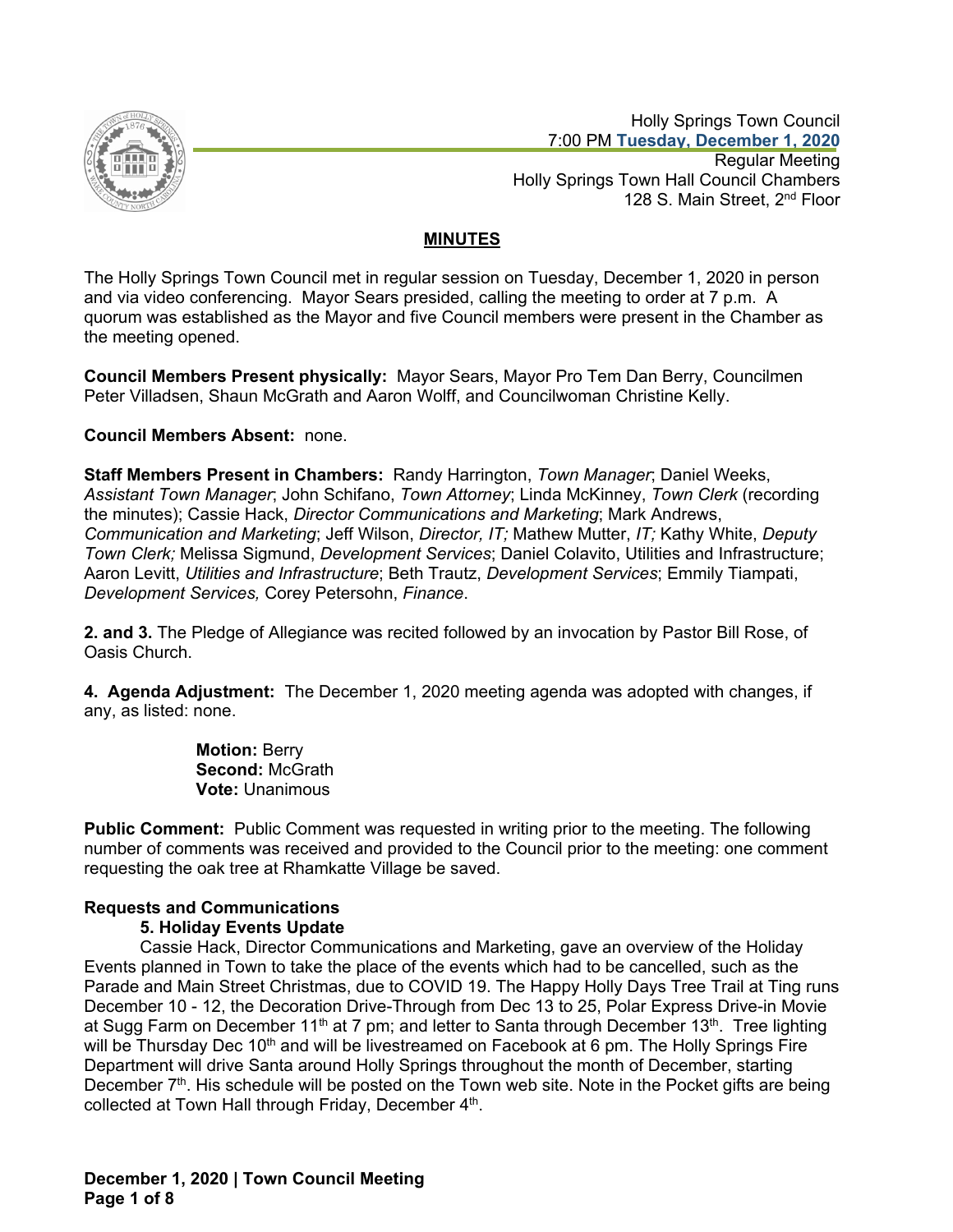#### **Public Hearings**

#### **6. Voluntary Annexation A20-07, 1637 Avent Ferry Road**

Melissa Sigmund, Development Services, said that a petition had been received for annexation of 2.218 +/- acres in the vicinity 1637 Avent Ferry Road. It is a single-family residential property. Annexation is requested in order to connect to Town water and sewer. The property is owned by Sharon and Greg Griffin.

Mayor Sears opened the public hearing and the following input was received: none. Mayor Sears closed the public hearing.

**Action:** Motion to adopt Annexation Ordinance A20-07, annexing 2.218 +/- acres owned by Sharon and Greg Griffin.

**Moved by:** Villadsen **Second by: Berry Vote:** Unanimous *A copy of Annexation Ordinance A20-07 is attached to these minutes.*

#### **Consent Agenda**

The Council passed a motion to approve all items on the Consent Agenda. The motion carried following a motion by MPT Berry, a second by Councilwoman Kelly and a unanimous vote. The following actions were affected:

7. Minutes – The Council approved minutes of the Council business meeting held November 17, 2020.

8. Position Reclassifications - The Council approved the requested reclassifications and title changes resulting from Departmental Realignments.

9. Calendar Year 2021 Town Council Meeting Schedule. - The Council adopted the Calendar Year 2021 meeting schedule.

*A copy of the 2021 meeting schedule is attached to these minutes.*

10. Avent Ferry Road Realignment - The Council approved Mead & Hunt Design/Survey contract Change Order #3 in the amount of \$280,012.00, and budget amendments transferring \$180,012.00 from contingency to project account, and \$100,000.00 from interfund loan to project account. *A copy of the budget amendment is attached to these minutes.*

11. Green Oaks Parkway/New Hill Road Signal – The Council approved the project budget of \$373,000 for the installation of a new galvanized metal traffic signal at Green Oaks Parkway/New Hill Road, authorized the Town Manager to execute Construction Engineering & Inspections, and Contract Administration contracts with DRMP in the amount of \$35,095.00 and Signal Construction contract with Fulcher Electric in the amount of \$245,234.90. Council also approved a budget amendment transferring \$84,500 from Developer Fee-in-lieu account 48-819 320.10 to project account 48-819, and \$46,500 from project account 48-819 355.22 to Street Reserves account 22.95. *A copy of the budget amendment is attached to these minutes.*

12. The Block on Main Master Sign Plan – The Council approved the Master Sign Plan for The Block on Main.

**December 1, 2020 | Town Council Meeting Page 2 of 8**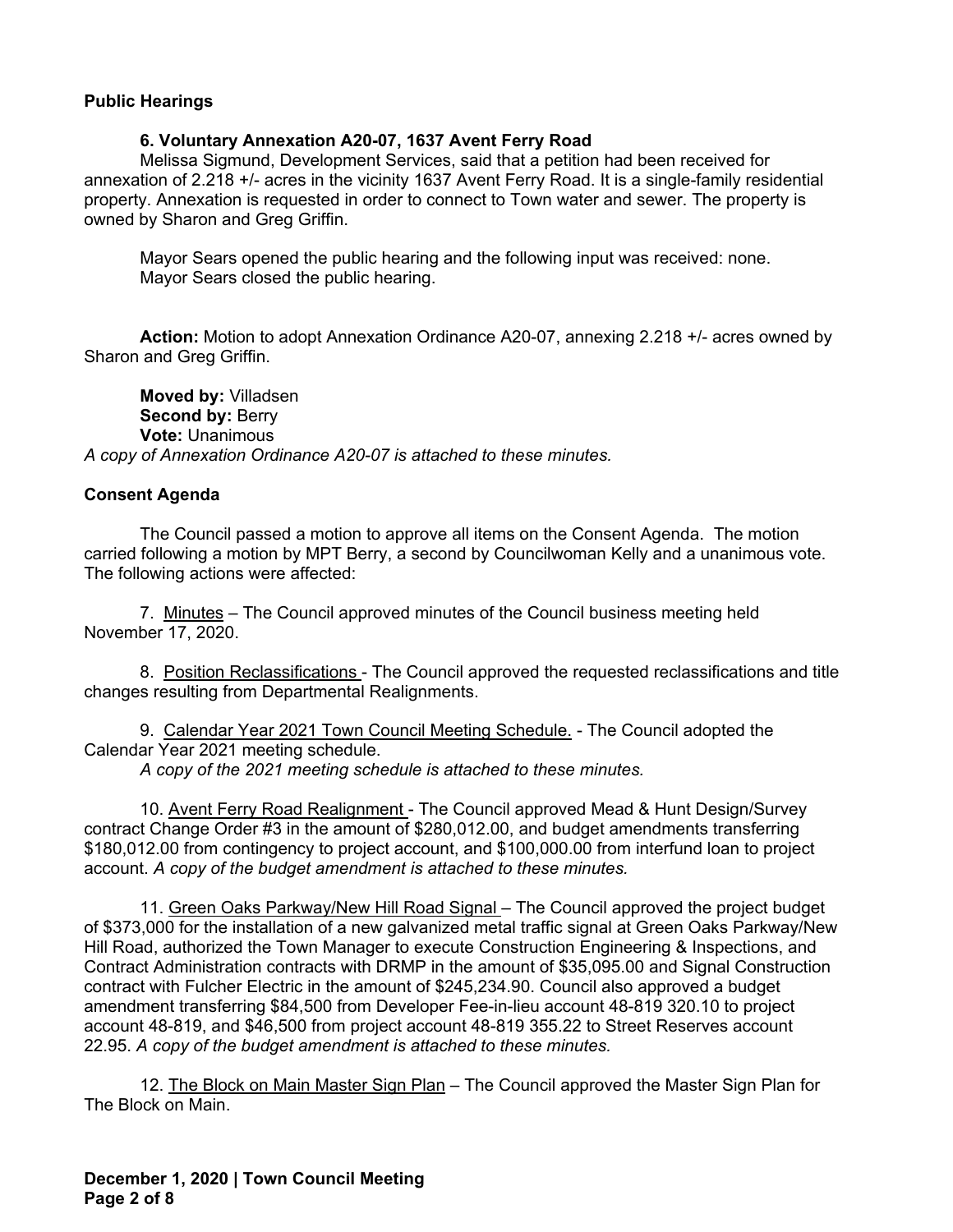#### **NEW BUSINESS**

## **13. Revisions to Code of Ordinances Chapter 8 Environment, Articles V-VIII and Adoption of Drainage Policy P-047**

 Daniel Colavito, Utilities and Infrastructure, said that in order to enact changes to the Town's Stormwater Program Management Fee, as adopted by Council in the FY 2020-21 budget, the ordinance needs to be revised to reflect the updated billing model. He outlined the revisions, including terminology changes in order to remain consistent with State agencies, changes due to the departmental reorganization, provision of new Equivalent Residential Unit (ERU) equal to 2,930 square feet, establishment of credits and exemptions, and a process for appeals and variances. There is also language to clarify the review committee makeup.

The new ERU and fee structure means that a residential property pays a flat \$5.20 per month. Non-residential users will pay based on the number of ERUs on the parcel, with each ERU equal to \$5.20 per month.

Mr. Colavito said that Policy P-047 addresses the Town's approach and responsibility as it relates to repair and/or improvements to storm drainage infrastructure on private property. The policy would establish weighting criteria to prioritize projects based on available funding. It also outlines the Town's expectation of any resident/business owner that receives assistance.

He outlined the outreach the Town has engaged in to inform the Town's nonresidential property owners, and what steps will be taken going forward to inform and educate property owners. He said that feedback to this point has been positive.

 Councilman McGrath asked Mr. Colavito to outline how this gets Holly Springs closer to alignment with other municipalities. Mr. Colavito said that this fee starts to move us in the direction of the size of town that we are heading towards being, anticipating growth to allow us to provide service in line with other municipalities. Randy Harrington, Town Manager, said that one of the best practices that Council heard during their retreat, and articulated to staff, was the gradation of residential fees. This is an intermediate step to get us to that point. Staff will continue to work on this over the next several years. Mr. Colavito said this program is designed to fund itself so that the town can keep up with the required maintenance.

MPT Berry asked if the ERU matches existing nonpermeable limits on residential properties. Mr. Colavito said that the ERU is based on an aggregate of impervious of all existing homes, rather than matching current limitations.

Mr. Harrington thanked Mr. Colavito and his team, the Communications and Marketing team, the Economic Development team, and Assistant Town Manager Scott Chase, who have been working on this for several years. And he pointed out the useful feature on our website where businesses can identify their property and get an estimate of what their January bill will be.

**Action:** Motion to adopt revisions to Town of Holly Springs Code of Ordinances Chapter 8 Environment, Articles V-VIII and to adopt new Drainage Policy, P-047.

**Moved by:** Kelly **Second by:** McGrath **Vote:** Unanimous *Copies of Ordinance 20-07 and Policy P-047 are attached to these minutes.*

#### **14. Traffic Calming and Neighborhood Safety Program**

Aaron Levitt, Utilities and Infrastructure, said the purpose of this item was to review the Traffic Calming and Neighborhood Safety policy. He thanked Council for setting aside money in the budget to cover these types of measures. He said the purpose of the policy was to more equitably address resident concerns regarding neighborhood safety issues. The Town receives from 300-400 requests for traffic related situations in a typical year. In 2020 there have been 500-600 requests. A public input survey was participated in by over 170 residents and ranked the three top issues as speeding, pedestrian safety, and signage and striping. Public input on speed humps revealed that

**December 1, 2020 | Town Council Meeting Page 3 of 8**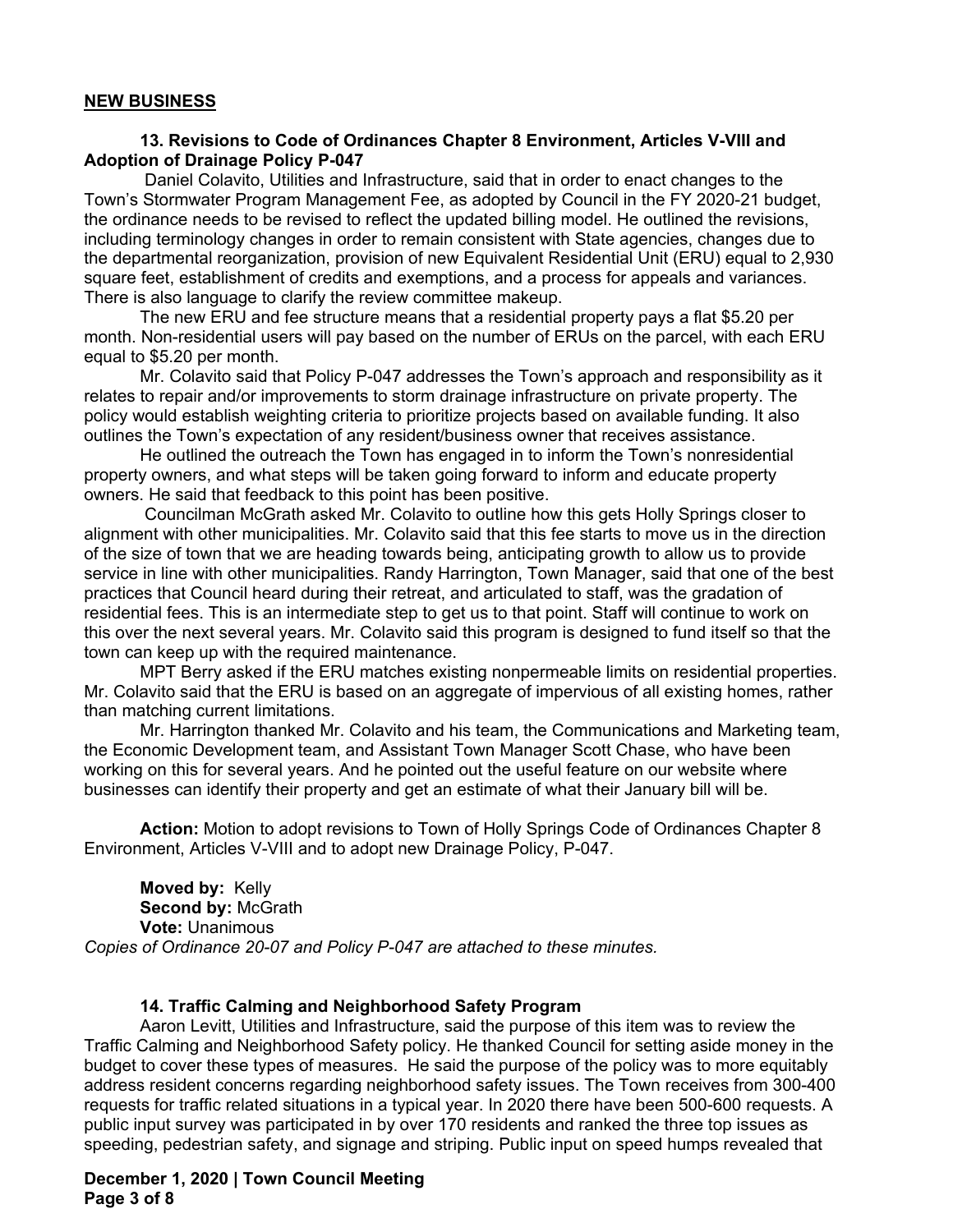41% think the Town should not utilize speed humps, 14% want speed humps to be utilized and think the costs are worth the benefits, and 45% see both sides of the issue. Mr. Levitt explained how the slowed response time for emergency vehicles that speed humps cause could affect our ISO rating.

Mr. Levitt said that 81% believe that the Town should accept contributions from neighborhood HOAs towards traffic calming improvements, and 64% of respondents believe that the Town should set aside a portion of its traffic request budget for projects in communities in need.

Mr. Levitt said that the highest number of enforcement requests involve speeding in neighborhoods. Data shows that radar signs are one of the most effective tools at speed reduction. Staff will be utilizing these as traffic calming measures and traffic sensors. Staff would like to move from the portable radar signs the Police deploy to more permanent radar signs. HOAs and residents can install their own purchased radar signs in the Town's right of way, with Town approval.

He said that staff had worked with Communications and Marketing to create a way for residents to send a request for a traffic calming measure via the web page, by email, by phone, or by coming to Town Hall.

Mayor Sears asked how much the radar signs cost. Mr. Levitt said they range from \$3,500 to \$10,000 depending on features. The Town would like to purchase mobile units to collect data. Mayor Sears said he was more and more nervous about people parking on both sides of the street that makes it difficult to drive through the neighborhood. He requested a conversation with Kendra Parrish, Executive Director of Utilities and Infrastructure and Aaron Levitt about this. MPT Berry said he would be interested in such a conversation and also about whether HOAs can enforce parking restrictions. Mr. Levitt said that partnering with HOAs is included in the policy.

Councilwoman Kelly asked about the existing speed humps, given the reasons not to have them. Mr. Levitt there were some installed several years or so ago. In some extreme situations, where pedestrian safety is very important, you might need to have them. He said the goal of the policy is to be flexible and staff would listen. Councilwoman Kelly asked if staff would revisit existing ones and consider removing them. Mr. Levitt said staff had not, because of the heavy pedestrian use in the locations where those speed humps are. He said he would look into them and report back on whether removing them would be indicated. Mr. Harrington said that from a policy standpoint, the default is that speedhumps are not desired. There are a variety of other tools we can use to achieve the same outcome. There might be specific situations where an "elevated crosswalk" type speed hump might make sense. But as a default position we want to avoid them.

Councilwoman Kelly asked if residents can still call the nonemergency police number to report concerns. Mr. Levitt said that whatever way people report a concern, it goes into the same online system and receives the same attention. Councilwoman Kelly asked Communications and Marketing to make sure there is a key word search for other terms in addition to "traffic calming" and to put a link on the Transparency Portal as well so that people can find it easily.

Councilman Wolff asked Mr. Levitt to explain to the public why the Town can't just put stop signs everywhere. Mr. Levitt explained that there are warrants that need to be met before a stop sign or four-way stop is installed. If an intersection meets the warrants, you can install it and feel good about it. But stop signs installed that are not warranted can create situations that cause more accidents because the traffic flow is disrupted.

Councilman Villadsen asked if the radar signs would be permanent. He said it was hard to imagine them in a neighborhood, next to houses. Mr. Levitt said there will be a few different types of radar signs utilized. First, those installed by the Town, to collect data for a few weeks, the Holly Springs Police Department trailers which will be in a location for a few weeks. Then HOAs request permanent signs because they do reduce speeding by making people aware of their speed. The permanent ones are smaller, with a solar panel. Councilman Villadsen asked if there were guidelines as to where they could be placed. Mr. Levitt said staff would work with the community to place them in high speeding areas on property lines or other places that will not negatively impact the neighborhood.

Councilman McGrath asked Mr. Levitt to speak about roads that are under the Town's control as opposed to those controlled by NCDOT, or still controlled by the developer. Mr. Levitt said that this policy applies to town-maintained roads. On state-maintained roads it would have to

## **December 1, 2020 | Town Council Meeting Page 4 of 8**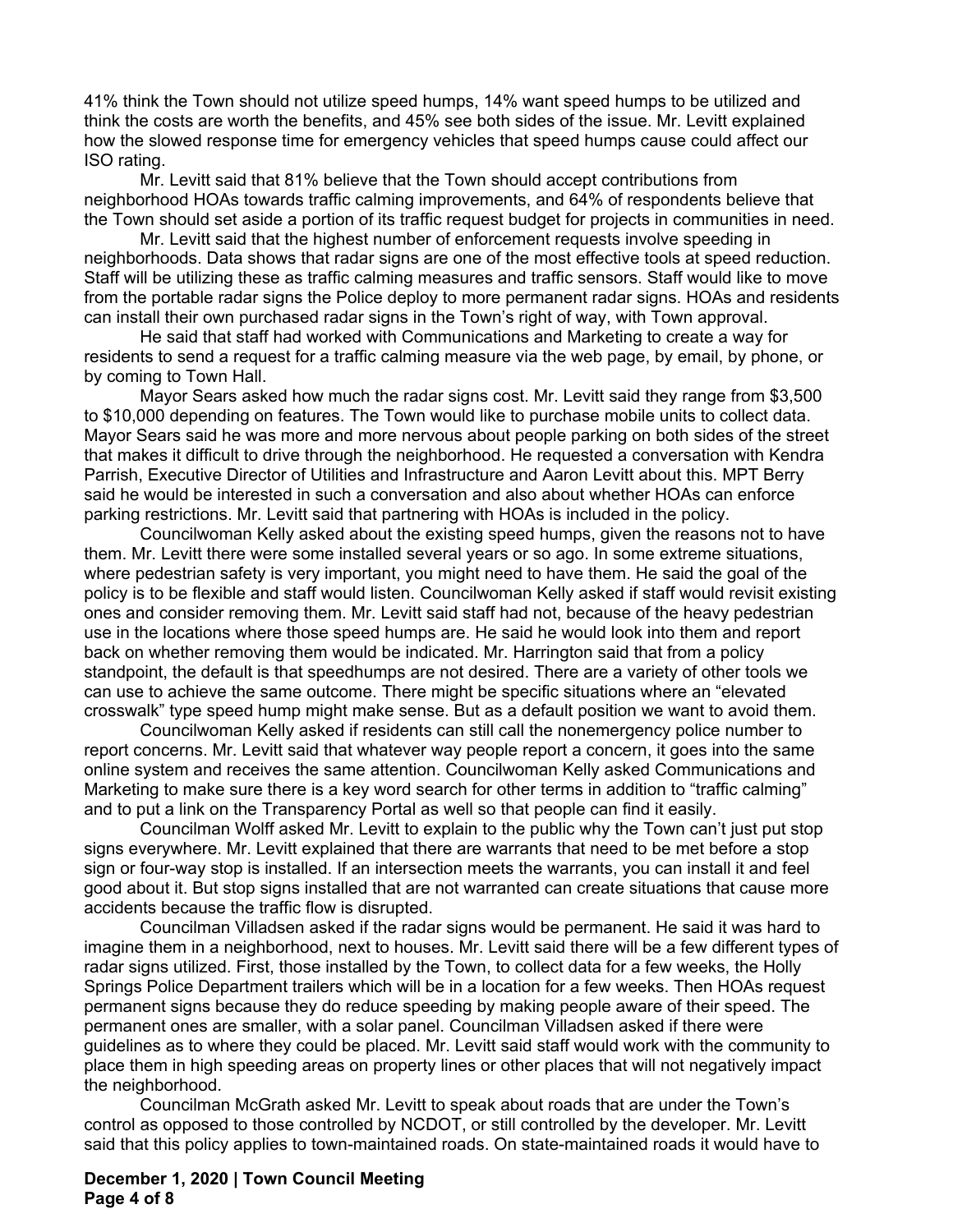be addressed outside of this policy. For developer-maintained roads, Utilities and Infrastructure will work with Development Services and plan ahead particularly on connector roads between subdivisions. People in subdivisions that are still under development might not know that their roads haven't been adopted by the Town and if they call staff would inform them of that. Councilman McGrath asked for a map on the webpage that shows whether roads were Town roads, state roads, etc. Mr. Levitt said he could provide a link to the NCDOT maps.

**Action:** Motion to amend the Town's Engineering Design and Construction Standards to include Traffic Calming and Neighborhood Safety Policy.

**Moved by:** Wolff **Second by:** McGrath **Vote:** Unanimous *A copy of the traffic calming policy is attached to these minutes.*

Randy Harrington thanked Council and Mr. Levitt for the work on this policy that has been going on for the last year to year and a half. He specifically thanked Council for designating money in the current budget to address some of these measures.

## **15. Resolution to Temporarily Relax Commercial District Light and Sign Ordinances for Holiday Lights**

Beth Trautz, Development Services, said the purpose of this item is to help Holly Springs businesses spread a little holiday cheer during the COVID-19 pandemic holiday season by relaxing the commercial district light and sign ordinances for holiday lights. The current UDO allows singlestrand of horizontal lights and prohibits wind-blown deivces and inflatables. These are prohibited for safety reasons to avoid blocking sidewalks, and to keep debris from blowing into streets and parking lots and impacting traffic. Staff is working on a UDO rewrite and this will be looked at as part of that rewrite. Historically, the Town has enforced these restrictions. Resolution 20-45 is a one time resolution effective December 1, 2020 – January 15, 2021 and relaxes enforcement of UDO Section 7.02.C.1.a Holiday Decorations, Lights; and section 7.03.C.5 Windblown Devices. Since the Happy Holly Days parade had to be cancelled, this will allow businesses to contribute to holiday cheer in Town.

Councilman McGrath mentioned that residents should check with their HOAs in case their restrictions are more strict. John Schifano, Town Attorney, said that the Town does not have regulations on residential holiday displays, this would be a commercial resolution, and if Council wants to incorporate it into the future UDO they can do so. Councilwoman Kelly applauded staff for thinking of this in this difficult year.

**Action:** Motion to approve Resolution 20-45 to temporarily relax the enforcement of regulations regarding holiday displays for commercial properties.

**Moved by:** McGrath **Second by:** Wolff **Vote:** Unanimous

## **UNFINISHED BUSINESS 16. Comprehensive Transportation Plan Steering Committee**

Emmily Tiampati, Development Services, said that Council had approved the designations of ten members of the Comprehensive Transporation Plan (CTP) Steering Committee at their last meeting. One of those designees has declined to serve and a new name will need to be put forward, and the remaining 5 positions need to be filled. She reminded the public that the Comprehensive Transporation Plan is a multi-modal plan including pedestrian, bicycle, public

**December 1, 2020 | Town Council Meeting Page 5 of 8**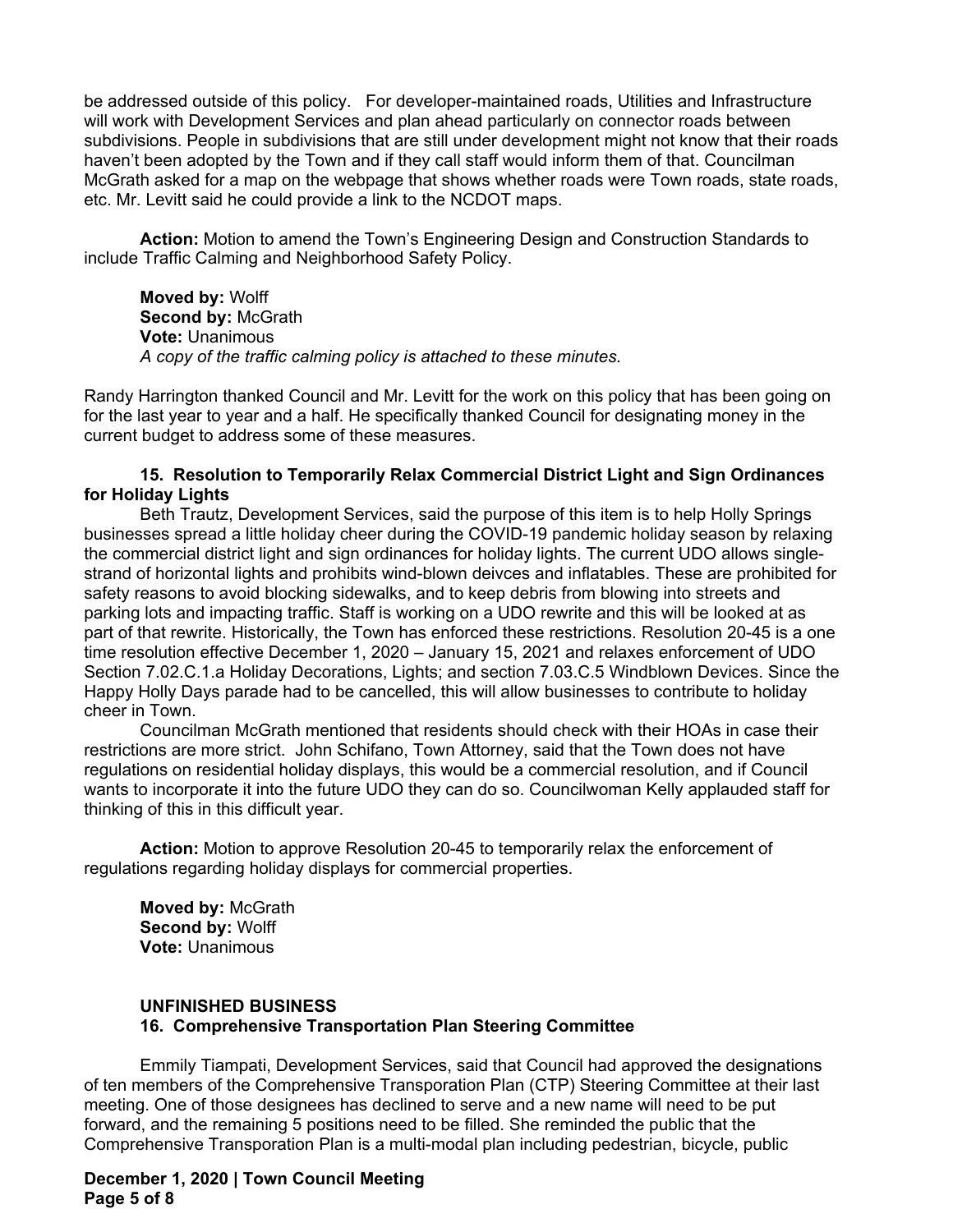transit, and street/highways. The process started in October 2020 with the adoption of the plan anticipated in early 2022. She said that the CTP Steering Committee will consist of members with technical expertise and local knowlege and experience. She asked Council to nominate members for the Holly Springs Advocacy Group/Club Senior position, Town Council representative, Van Pool/Bus Rider, a Holly Springs high school student, a senior resident at large, and a resident at large.

Mayor Sears opened the nominations and the following were made: Councilmember: Shaun McGrath

Council consensus was to appoint Councilman McGrath to the committee

Van Pool/Bus Rider: no nominations were made. John Schifano said that there is a librarian who rides the bus daily, but she lives in Apex. Council decided that they want someone who lives in Holly Springs to serve on the Committee. Ms. Tiampati said that this category was just a recommended one, and if Council cannot recommend someone they could change the category. Mayor Sears asked if staff knew of anyone and Ms. Tiampati said she did. Councilman McGrath suggested that someone in a carpool might be a good choice for this category also. Consensus of Council was for staff to select someone for this category.

High School Student: Tay Abebe and Brian Wright were nominated. There was equal support for both, and Council decided to appoint both of them to the committee.

Senior Resident at Large: George Kimble was nominated and chosen by consensus.

Resident at large nominations were:

- Cheri Lee
- Jimmy Cobb
- Chet Vanfossen
- Devin Cofield
- Jahmar Cobb
- Danny Bronsen

A voice vote confirmed Pastor Jahmar Cobb as the unanimous choice of Council.

Council's appointees for the CTP Steering Committee are as follows:

| No.            | First<br><b>Name</b> | <b>Last Name</b> | Group                                         | Company                                                        |
|----------------|----------------------|------------------|-----------------------------------------------|----------------------------------------------------------------|
| 1              | Alex                 | Rickard          | <b>Technical Advisor</b>                      | <b>CAMPO</b>                                                   |
| $\overline{2}$ | Baohong              | Wan              | <b>Technical Advisor</b>                      | VHB Town's contracted TIA 3rd<br>party reviewer                |
| 3              | David                | <b>Stallings</b> | <b>Residential Developer</b>                  | Shenandoah Homes/ Capital<br><b>Properties/Capital Grading</b> |
| 4              | Erin                 | Convery          | Technical Advisor                             | GoTriangle                                                     |
| 5              | Jackie               | Miller           | <b>Holly Springs Advocacy</b><br>Groups/Clubs | <b>Holly Springs Cyclist</b>                                   |
| 6              | Jonathon             | Keener           | Non-resident developer                        | <b>ABCZ Properties/ Trustwell</b>                              |
| 7              | <b>Rick</b>          | Madoni           | <b>Planning Board</b>                         | <b>Planning Board</b>                                          |
| 8              | Ryan                 | Monteleone       | <b>Holly Springs Advocacy</b><br>Groups/Clubs | <b>Holly Springs Run Club</b>                                  |
| 9              | Gould                | Susan            | <b>Holly Springs Advocay</b><br>Groups/Clubs  | <b>Holly Springs Senior Physical</b><br><b>Activity Groups</b> |
| 10             | Edwin                | Fenner           | <b>Technical Advisor</b>                      | <b>NC DOT</b>                                                  |
| 11             | Shaun                | <b>McGrath</b>   | <b>Town Council</b>                           | <b>Town Council</b>                                            |
| 12             |                      |                  | Van Pool/Bus Rider Rep                        | Delegated to staff to find<br>someone                          |
| 13             | Wright               | <b>Brian</b>     | <b>HS High School Student</b>                 |                                                                |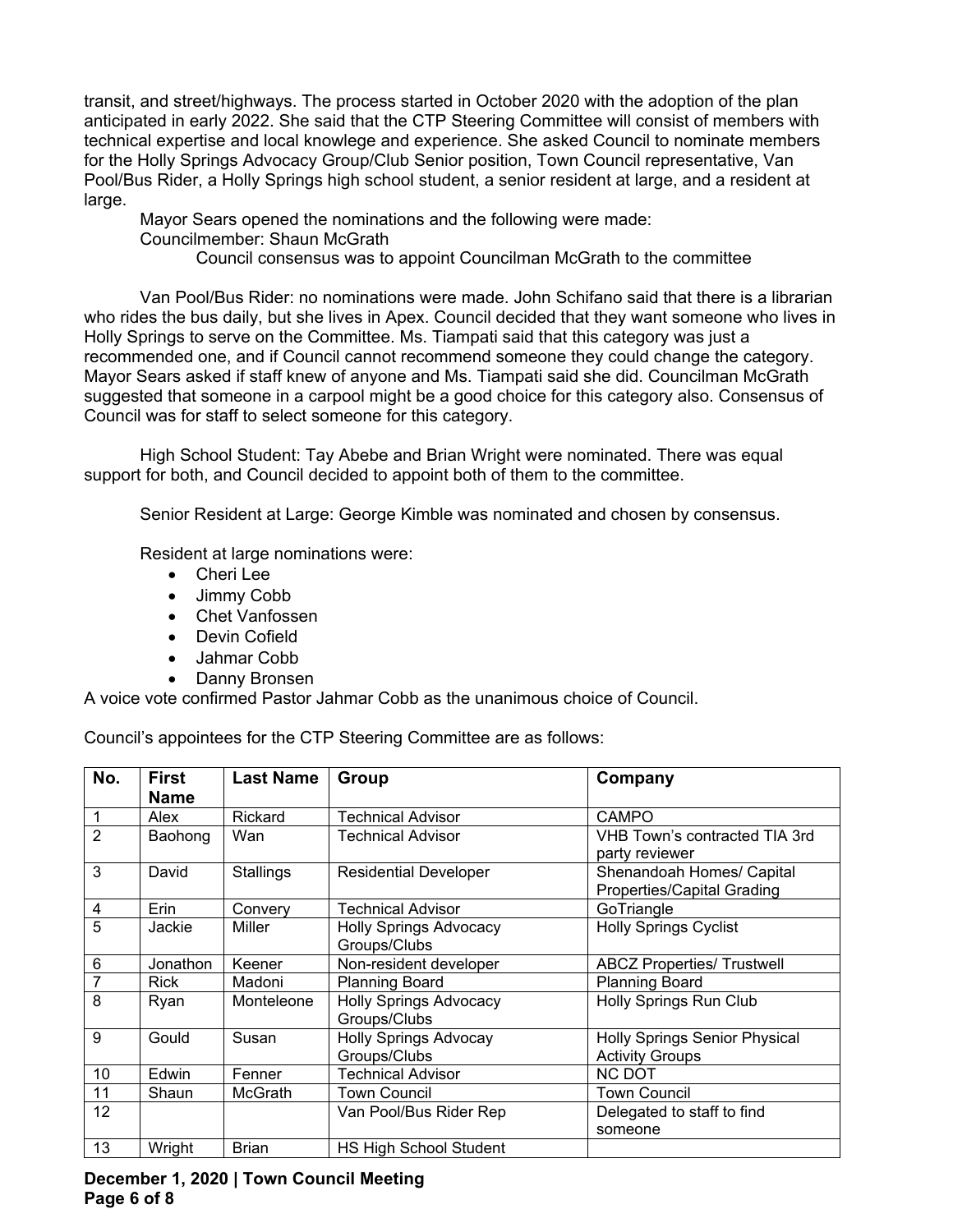|    | Abebe  | lav    |                            |  |
|----|--------|--------|----------------------------|--|
| 14 | Kimble | Georae | Resident at large - Senior |  |
| 15 | Cobb   | Jahmar | Resident at large          |  |

# **OTHER BUSINESS**

Mayor Sears said that there have been 29,029 cases of COVID 19 in Wake County, with 289 deaths, and 805 cases in the 27540 zip code, and 2 deaths since March. He said he was proud of our zip code for doing so well.

Councilman Wolff said that Governor Cooper spoke today about vaccine distribution. We could see vaccine distributed in the next few weeks, starting with healthcare workers, then residents of nursing homes, and then moving on to at-risk populations. He spoke about the County grading system, and said Wake County is a "yellow" county, which is not no cases, but is lower than others. He talked about the SlowCOVIDNC app which makes contact tracing easier for the Health Department, and reminded people to answer their phone in case a contact tracer was calling them. He reminded residents to keep indoor events small and wear masks when out of their homes.

MPT Berry said he had sent a proposed timeline for Clerk and Attorney performance reviews and asked for his colleagues' responses on the proposed timeline.

Councilwoman Kelly asked about the oak tree at Rhamkatte and whether it would be addressed in a quasi-judicial proceeding so that she could inform residents of the proper way to have their voices heard. Staff will report to Council on this matter in the next Friday Briefing. She thanked staff for the Historic Marker erected at the Holly Springs Elementary School, and the ceremony on November  $22<sup>nd</sup>$ , and she thanked Doris Battle for her passion for our history that made this happen.

Councilman McGrath gave update from Triangle J COG. Their staff is looking at resiliency programs for municipalities, from an economic perspective. He asked them to look into personal resiliency programs. Councilman McGrath then asked the people of Holly Springs to check on their friends and neighbors who might be going through a tough time this holiday season.

Mayor Sears said he has never seen this Town light up with decorations the way it has this year. Everywhere you go in Town there are beautiful light displays.

#### **MANAGER'S REPORT**

Randy Harrington, Town Manager, said he had two items. First, over the past couple of years he has been impressed with staff's efforts to rethink the ways they engage with the community. Before COVID there was great momentum. Since COVID we have had to adjust to virtual forums and he wanted to thank those residents who participate. There are two virtual opportunities coming up.

- Holly Springs Rd Widening on Dec 3, from 5:30 7; and
- Parks and Recreation Master Plan on Weds. Dec 16, from 6:30 8.

Links to both meetings are on the website, and he encourages people to log in and participate

## **CLOSED SESSION:** None.

John Schifano, Town Attorney, informed Council that former Assistant Town Attorney, Paul Allen took a job in Fayetteville. He wished Paul the best, and said that he was working to find his replacement.